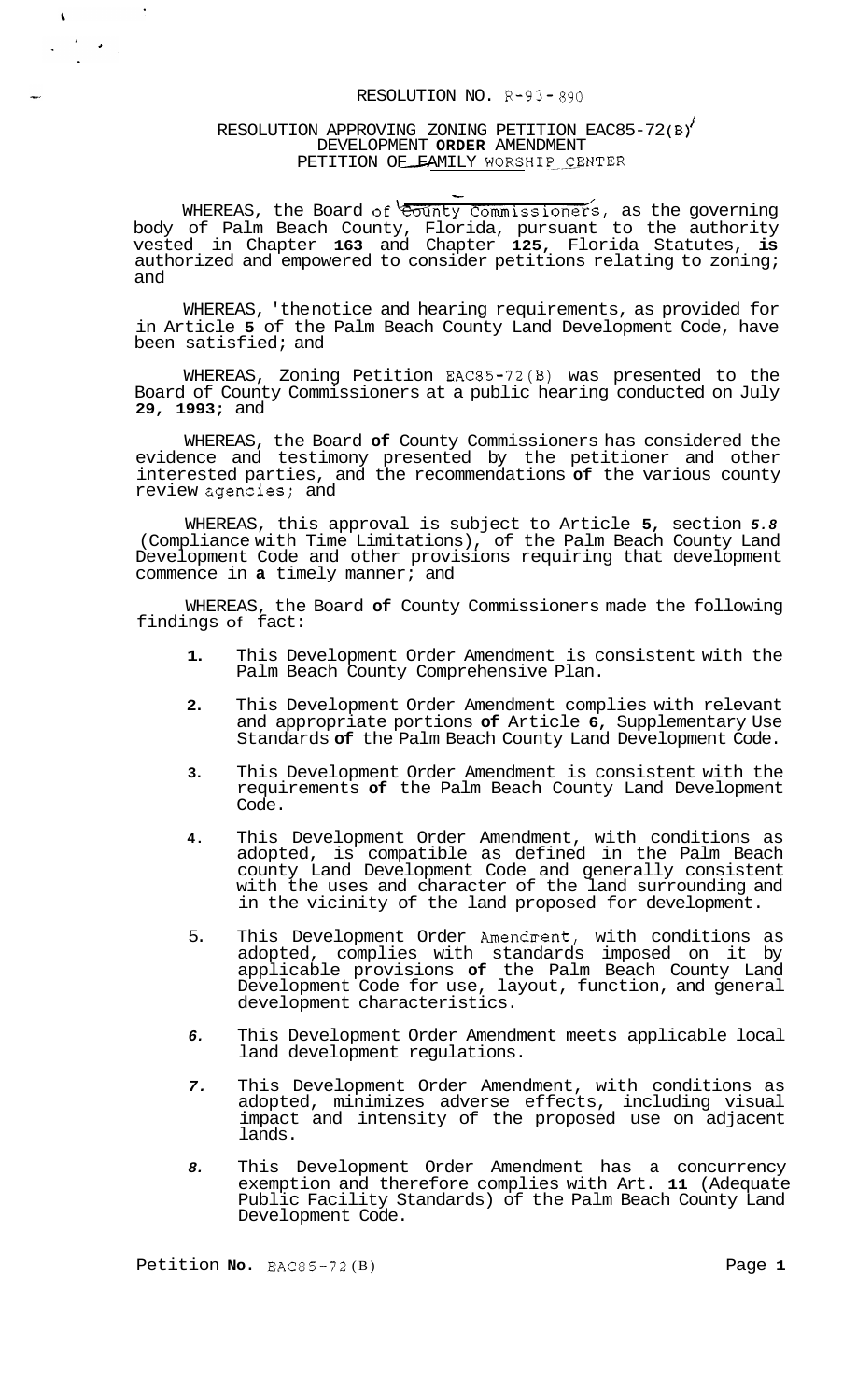- 9. This Development Order Amendment, with conditions as adopted, minimizes environmental impacts, including but not limited to water, air, stormwater management, wildlife, vegetation, wetlands and the natural functioning **of** the environment.
- 10. This Development Order Amendment, with conditions as adopted, will result in logical, timely and orderly development patterns.

WHEREAS, Article 5 of the Palm Beach County Land Development Code requires that the action of the Board of County Commissioners be adopted by resolution.

NOW, THEREFORE, BE IT RESOLVED BY THE BOARD OF COUNTY COMMISSIONERS OF PALM BEACH COUNTY, FLORIDA, that Zoning Petition EAC85-72(B), the petition of FAMILY WORSHIP CENTER, INC., by: KIERAN KILDAY, AGENT for a DEVELOPMENT ORDER AMENDMENT in the Residential Estate (RE) Zoning District, to add acreage, previously approved on a parcel **of** land legally described in EXHIBIT A, attached hereto and made a part hereof, and generally located on a vicinity sketch as shown on EXHIBIT B, attached hereto and made a part hereof, was approved on July 29, 1993, subject to the conditions of approval described in EXHIBIT C, attached hereto and made a part hereof.

Commissioner **Marcus** moved for the approval **of** the Resolution.

The motion was seconded by Commissioner Foster and, upon being put **to a** vote, the vote was as follows:

> Mary McCarty, Chair -- Aye Burt Aaronson -- Aye Burt Aaronson -- Aye<br>Ken Foster -- Aye<br>Maude Ford Lee -- Absent Maude Ford Lee -- Absent Karen **T.** Marcus -- Aye Xaren T. Marcus<br>
> Warren Newell -- Aye<br>
> Carol A. Roberts -- Absent Carol A. Roberts

The Chair thereupon declared that the resolution was duly passed and adopted this 29th day of July, 1993.

APPROVED AS TO FORM AND LEGAL SUFFICIENCY

PALM BEACH COUNTY, FLORIDA BY ITS BOARD OF COUNTY COMMISSIONERS

'iid  $BY:$ **DEPUTY**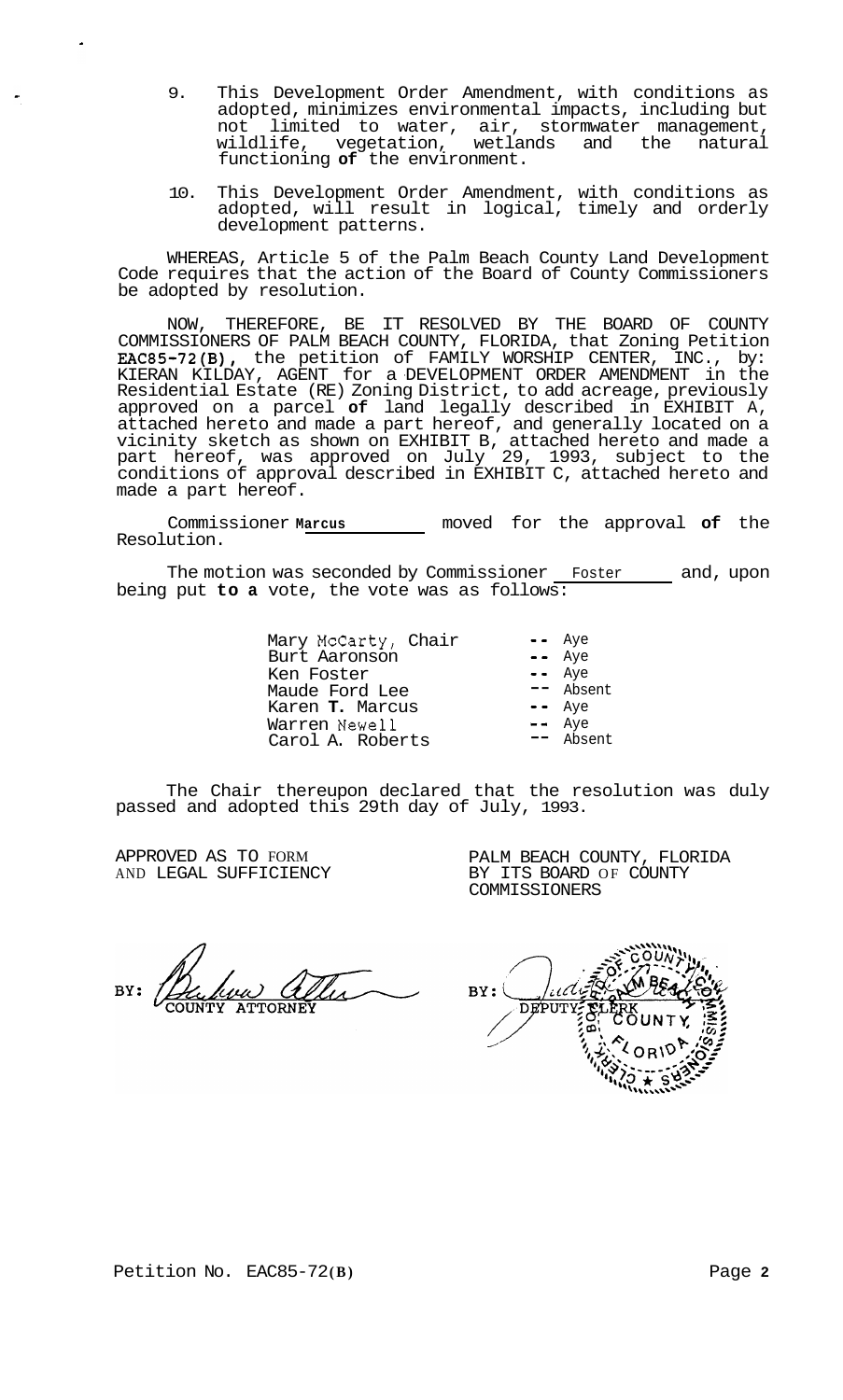#### **EXHIBIT A**

#### **LEGAL DESCRIPTION**

#### PARCEL "A"

A. parcel of land in Section 3, Township 44 South, Range 42 East; Palm Beach County, Florida, described **as:** 

- Beginning at a point in a line parallel to and **220** feet North of (measured at
- 1 -right. angles) the South line of Tract **13,** Block 13, PALM BEACH FARMS COMPANY, PLAT NO. **3, as** recorded in Plat Book **2,** Pages *45* through *54,* Inclusi.vc, and said point being 200 feet East of the West line of said Tract 13;
- Hun thence, East on said parallel line *422.40* feet, more or less, to a point in - -\* the..West ,right;of way line *of* **Jog** Road;
	- Thence, North on said right of way line 220.07 feet, more or less, to a point in a line parallel to and *440* feet North of (measured at right angles) the South line of said Tract 13;
	- . Thence, West on said parallel line *428.07* feet, more or less,. to **a** point *200* feet East of the West line of said Tract 13; Thence, South parallel to the **West** line of said Troct 13, a distance of *220* feet
	- **to** the POINT OF BEGINNING.

## . - TOGETHER WITH

#### PARCEL "B"

**A** parcel of land in Section **3,** Township *44* South, Range *42* East, Palm Beach County, . **'4**  A parter or rand in Section 3, rownsmp 44 South, Kange 42 East, rann beach County,  $\ddots$ 

Beginning at a point in the South line of Tract 13, Block 13, PALM BEACH FARMS 'COtlPANY: 'PLAT NO. 3, **as** recorded in Plat Book **2,** Pages *45* through *54,* inclusive, and said point being 200 feet East of the Southwest corner of Tract 13 and r u n East on the South line of Tract 13 and its Easterly extension a distance of 416.73 feet, more.or **less,** to a point in the West right of way **line** of Jog Road; Thence, North along said right of way line 220.07 feet, more or less,. to a point

in a line parallel to and 220 feet North of (measured at right .angles) the **South**<br>
...line **of** said Tract 13;

- Thence, West on said parallel line 422.40 feet, more or less, to a point 200 feet. East of the West line of said Tract 13;
- *to* the POINT OF'BEGINNING. , Thence, South paraliel to the West line of said Tract 13, a dis'tance of *220* feet

### TOGETHER WITH

## PARCEL "C"

: The North 130.00 feet of 'the following described'parcel:  $\cdots$  ... ...

 $\mathbf{H}_{\mathbf{t}}$ 

Tract *24,* Block 13, **PALM** BEACH FAXWS COMPANY, PLAT **NO. 3.** as recorded in Plat Book

-. tog'cthcr with that portion of the West 1/2 of Section **3,** Township *44* 'South, Range - - 2,.--Pages *45* throuih *54,* inclusive, Public Records of Palm Beach County, Floridn;

42 East, lying Easterly of said Tract 24, Block 13, PALPI HEACH FARMS COMPANY, PLAT NO. *3,* LESS the Easterly **40** thereof for road purposes.

SUBJECT TO easements, reservation's, restrictions and rights of way of record..

 $\mathcal{O}_{\mathcal{A}}$  , where  $\mathcal{O}_{\mathcal{A}}$  and  $\sim$ Containing: 6.10 Acres, more or less.

. **--I** 

Petition **No. EAC85-72 (B)** Page 3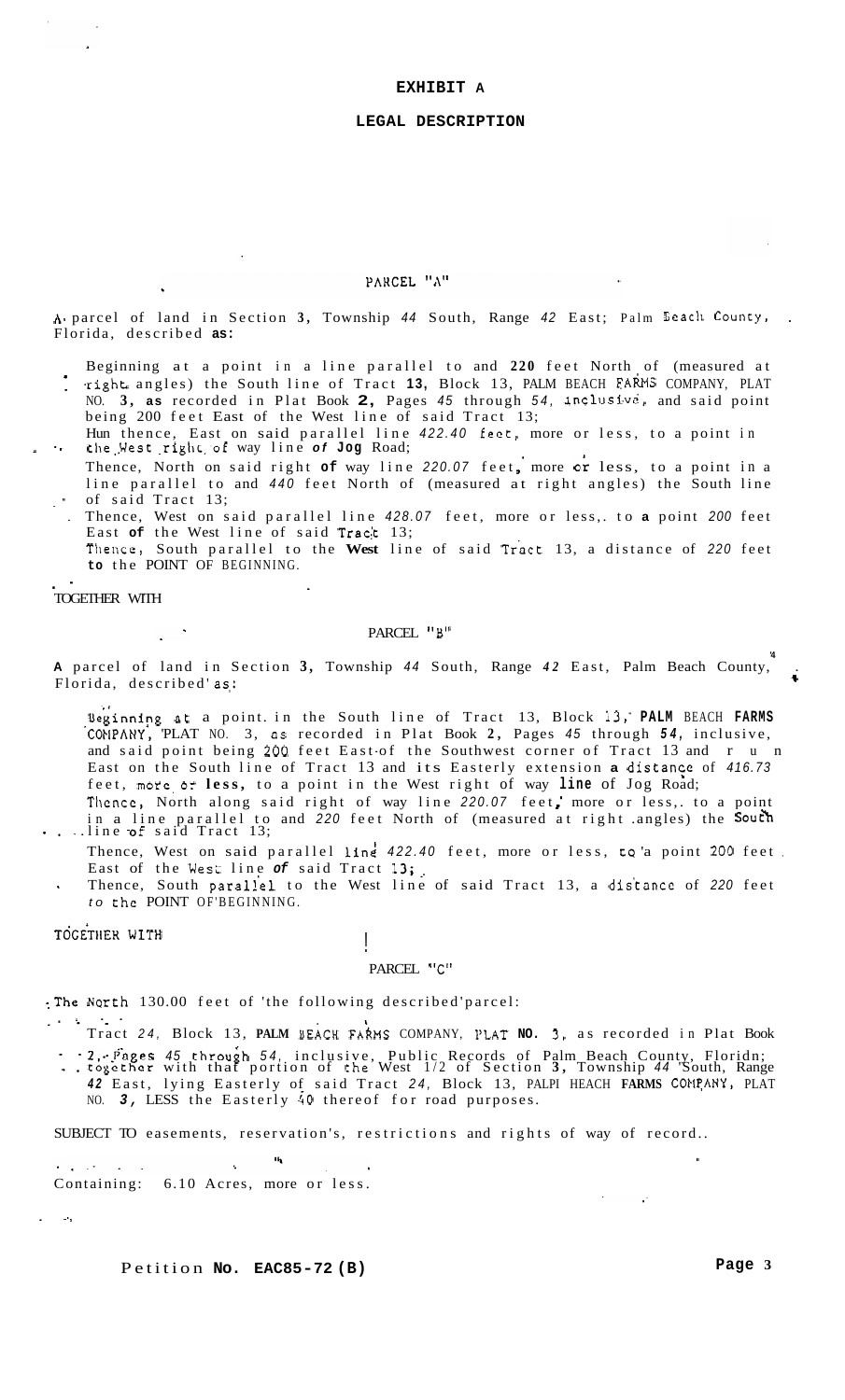# EXHIBIT B

## VICINITY SKETCH



**Petition No. EAC85-72(B)** 

**Page 4**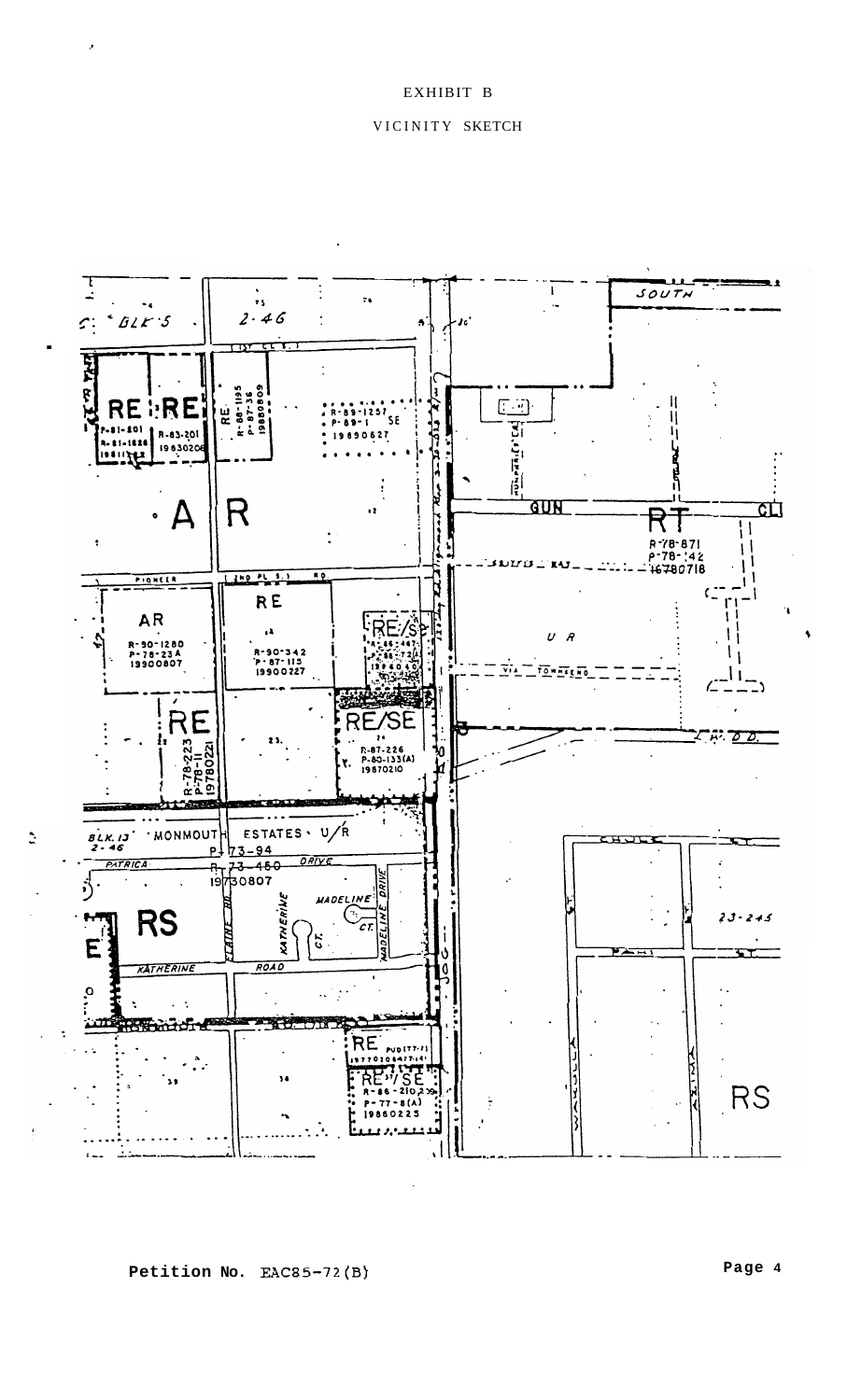#### EXHIBIT **C**

## CONDITIONS **OF** APPROVAL

#### A. **ALL** PETITIONS

 $\mathbf{z}$ 

- 1. All previous conditions of approval applicable to the subject property have been consolidated as contained herein. The petitioner shall comply with all previous conditions of approval, including original deadlines for Section 5.8 of the ULDC, as amended, unless expressly modified. (MONITORING) (MONITORING)
- 2. Condition Number of **1** of Resolution R-85-1243, which currently states:

**Prior to site plan certification, the site plan shall be amended to include:** 

- **a) The total square footage for all buildings of the special exception including existing, proposed and future development. There shall not be greater than 20% lot coverage;**
- **b) The areas of tree preservation and methcd of preservation and method of preservation wi:L1 be incorporated into the overall design to help maintain existing character and to kuffer surrounding land uses;**
- **c) Where internal vehicular use areas are located near adjacent properties a 75% opaque landscape kuffer shall be maintained.**

**Is** hereby amended to state:

Prior to site plan certification by the Develcpment Review Committee, the site plan shall be amended to include:

- **a.** Revise the landscape tabular data on the site plan to reflect conformance to minimum Landscape Code<br>requirements and all landscape/vegetation requirements and all preservation conditions **of** approval; and,
- **b.** Reflect all previously approved Board of Adjustment variances granted.
- **3. The developer shall preserve existing significant vegetation wherever possible and shall incorporate said vegetation into the project design. Appropriate measures shall also be taken to protect these preservation areas during site clearing and construction.** (Previ ously Condition Number **2** of Resolution R-85-1243) (:3RM - Zoning)
- 4. **Prior to obtaining a certificate of occupancj' the existing frame buildings shall pass all inspections by the County Building Division.** (Previously Condition Number 3 of Resolution R-85-1243)
- 5. Condition Number **of** 4 of Resolution R-85-1243, which currently states:

**Prior to site plan certification, variance relief shall be obtained from the Board of Adjustment for substandard side interior and rear setbacks.** 

**Is** hereby deleted. (REASON: Variances have been obtained.)

Petition **No.** EAC85-72 (B) Eage 5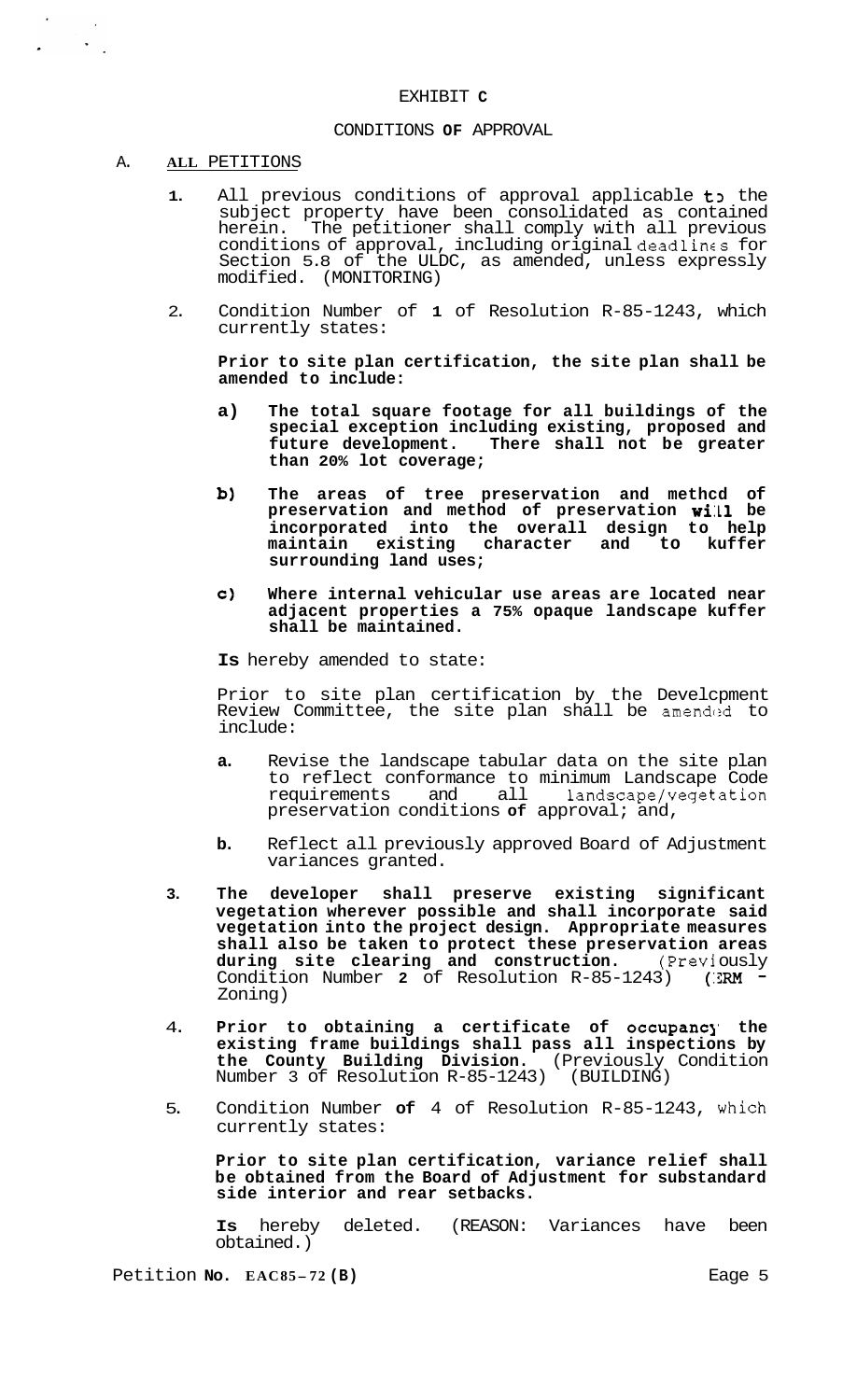*6.* Condition Number **of 10** of Resolution R-85-1243, which currently states:

**Reasonable precautions shall be exercised during site development to insure that unconfined particulates (dust particles) from this property do not become a nuisance to neighboring properties.** 

**Is** hereby deleted. (REASON: Code requirement.)

*7.* Condition Number of 11 **of** Resolution R-85-1243, which currently states:

**Reasonable measures shall be employed during site development to insure that no pollutants from this property shall enter adjacent or nearby surface waters.** 

**Is** hereby deleted. (REASON: Code requirement.)

*8* Condition Number **of** 12 of Resolution R-85-1242 and Condition Number 2 **of** Resolution R-86-467, which currently states:

**The petitioner shall present a notarized Affidavit of Disclosure at the Zoning Authority meeting.** 

**Is** hereby deleted. (REASON: Code requirement.)

- **9. Permits shall not be issued for the expansion (Phase 11)** *<sup>8</sup>* **from 300 seats to 600 seats, until the four laning cf Jog Road in this area is complete.** (Previously Condition Number **13 of** Resolution R-85-1243) (BUILDING Engineering)
- **10.** Condition Number 14 **of** Resolution R-85-1243, which currently states:

**Petitioner shall apply for a grass parking variance from the Board of Adjustment.** 

**Is** hereby amended to state:

The petitioner shall apply **for** a grass parking sFecial permit from the Development Review Committee concurrent with submittal **of** the site plan for certification. (ZONING)

**11.** Condition Number 15 of Resolution R-85-1243 as amencled by Resolution R-86-467, which currently states:

**The petitioner shall restore the subject fifty (50) buffer with native vegetation consisting of Wax Myrtle,**  Coco Plum, Saw Palmetto, among other species, acceptable **to the Zoning Division. This restoration plan shall be subject to approval by the Site Planning Staff of the Zoning Division.** 

**The landscape plan shall be submitted prior to the Board of County Commissioners' meeting.** 

**Proposed plantings shall reach a minimum height of 45 feet within two years and shall be maintained in healthy condition a minimum of 6 feet at maturity.** 

**Maintenance practices shall be taken in order to successfully stabilize and maintain existing and prcposed vegetation.** 

 $\rightarrow$ 

 $\frac{1}{2} \frac{d}{dt} \frac{d\phi}{dt}$ 

 $\sim$  $\sim$   $\sim$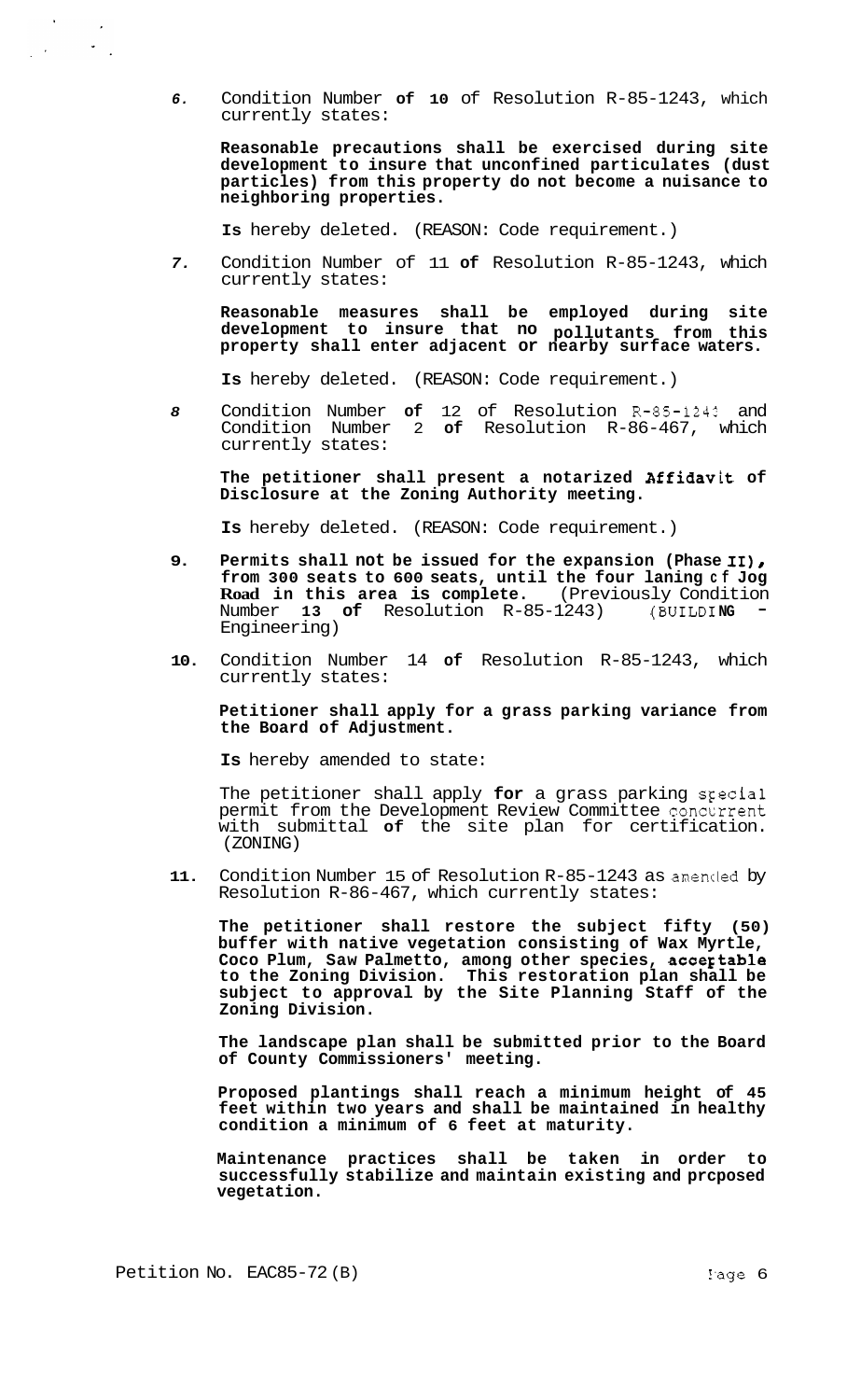**The intent of the landscape plan is to restore the noise and visual screen and site character that existed prior to land grubbing activity.** 

Is hereby amended to state: (Previously ) (ZONIP'G)

The petitioner shall restore the subject fifty **(50)**  buffer with native vegetation consisting of Wax Myrtle, Coco Plum, Saw Palmetto, among other species, accerltable to the Zoning Division. This restoration plan shz.11 be subject to approval by the Zoning Division.

The required restoration plan shall be include in the revised landscape plan required to be submitted pr:.or to site plan certification by the Development Neview Committee.

All required restoration shall be maintained at a minimum of six (6) feet in height.

The intent of the landscape plan is to restore the noise and visual screen and site character that existed prior **to** land grubbing activity. (ZONING)

- **12 No outdoor sales, revivals, carnivals or bingo shall be conducted on the premises.** (Previously Condition llumber 16 **of** Resolution R-85-1243) (ZONING)
- 13 Educational facilities shall not be used for a day-care **operation.** (Previously Condition Number 17 **of** Reso:.ution (ZONING/CODE ENFORCEMENT)
- **1 4. Petitioner shall comply with Conditions 6, and 15 as amended herein, of the original petition (Petiticm** *85- 72),* **prior to initiation of services in the ex:.sting structure. During services, traffic control per:Eonnel**  shall be utilized until the left turn lane **requi**r**ed** in **Condition** & **of Petition** *85- <sup>72</sup>***is installed.** (Prev:.ously Condition **3** of Resolution R-86-467)
- 15. Condition Number 4 of Resolution R-86-467, which currently states:

The new permanent church structure shall be in place and **a Certificate of Occupancy issued within six mon1;hs of initiation of services pursuant to the approval llerein granted by the Board of County Commissioner,** *01* **such**  services shall no longer be permitted in the existing **building.** 

Is hereby deleted (REASON: no longer applicable)

**B.** HEALTH

 $\sim 10^{-1}$ 

- **1.** Water service is available to the property. Therefore, no well shall be permitted on the site to provide potable water. All existing onsite potable water supply systems must be abandoned in accordance with Palm Beach bounty ECR-II. (HEALTH) (HEALTH)
- **2.** Prior to site plan certification by the Development Review Committee, the petitioner shall illustrate the location of the existing septic tank system on the site plan. The plans and specifications required to :nodify the system, if necessary, must be submitted to the Palm Beach County Health Unit. (HEALTH)